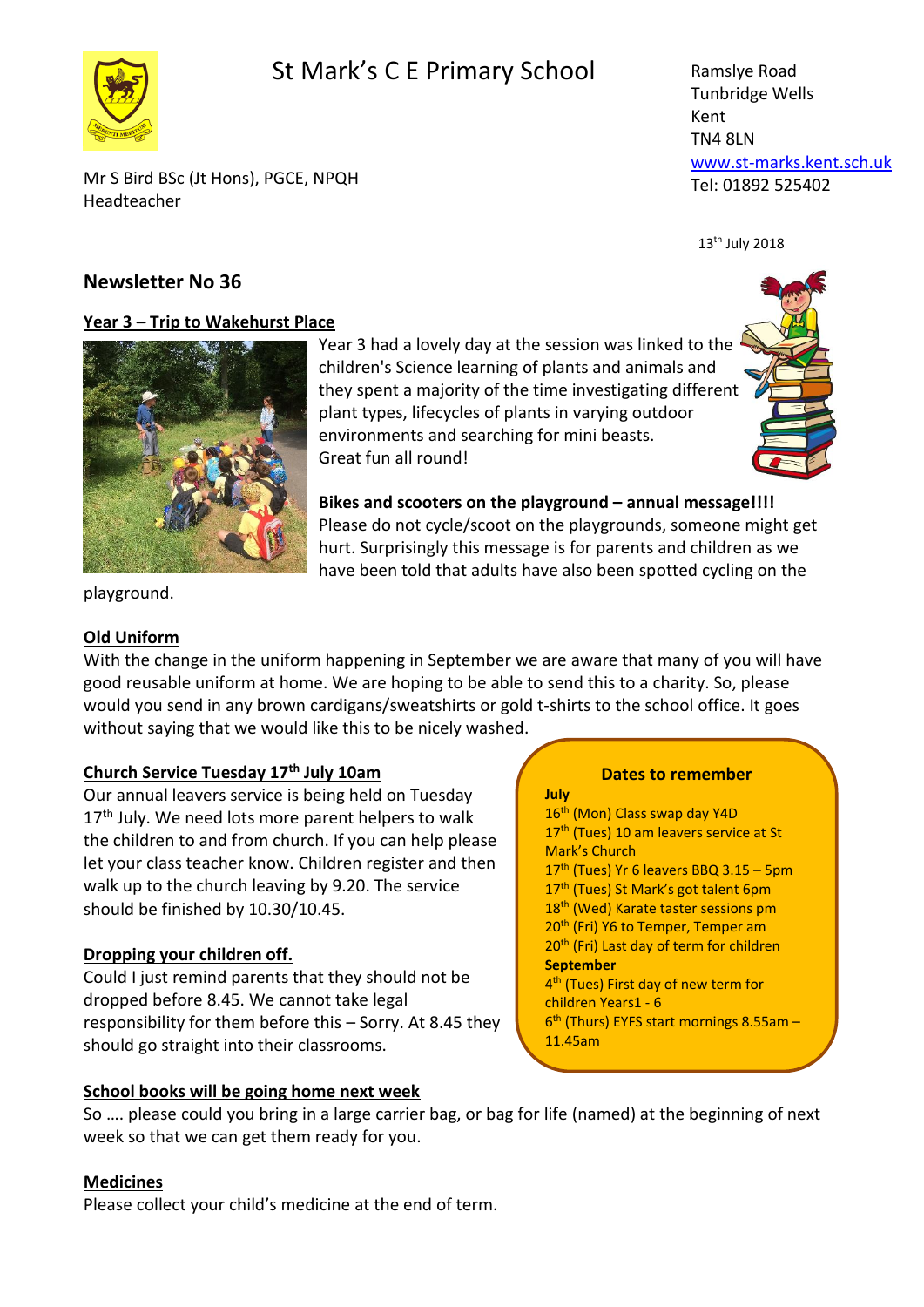### **Parent helpers**

If you have been helping this year, or even if you haven't we would love your help next year. Please let the teacher you are currently with know, or drop into the office and we can pair you up with a class/teacher.

As parents should be aware by now we are really pushing reading and daily reading makes a huge difference to the children's progress in all areas, so if you can spare an afternoon please do. Thank you.

And following on nicely form that ….

#### **KS2 SATS results**

We now have the KS2 SATS, and whilst I am unable to publish the actual figures at the moment I am delighted to say that they are excellent across the board.

The progress that the children have made from their arrival at St Mark's, whether they arrived in EYFS or later through their school journey has been fantastic.

Thank you to the children who worked so hard, the teachers and teaching assistants for all their input and to you, their parents and carers who have supported them on their journey.

### **Attendance, Reading and the Good Book for the week beginning July 1st – 5 th**

Congratulations to Year 3 Deal with their 100% attendance and the best reading figure this week. This has helped push the whole year attendance to within 0.1% of our target. Let's hope that children have a really healthy week and manage to come in every day next week for all the fun end of term activities.

| <b>Class</b>        | %<br><b>Attendance</b><br>July 1st -5th | <b>Daily</b><br><b>readers</b><br><b>50% and</b><br>above © | <b>Good Book Certificate</b>                                                                 |
|---------------------|-----------------------------------------|-------------------------------------------------------------|----------------------------------------------------------------------------------------------|
| <b>EYFS Camber</b>  | 97.3                                    |                                                             | No certificates were awarded this week as there was a special<br><b>Rocksteady Assembly.</b> |
| <b>EYFS Windsor</b> | 97.8                                    |                                                             |                                                                                              |
| Yr 1 Arundel        | 99                                      |                                                             |                                                                                              |
| Yr 1 Bodiam         | 95                                      |                                                             |                                                                                              |
| Y2 Leeds            | 90                                      |                                                             |                                                                                              |
| Y2 Pevensey         | 96                                      | 56                                                          |                                                                                              |
| Y3 Lewes            | 98.1                                    |                                                             |                                                                                              |
| <b>Y3 Deal</b>      | 100                                     | 81                                                          |                                                                                              |
| Y4 Dover            | 87.4                                    |                                                             |                                                                                              |
| Y4 Farnham          | 94.5                                    | 68                                                          |                                                                                              |
| Y5 Hever            | 94.8                                    |                                                             |                                                                                              |
| Y6 Rochester        | 92.4                                    |                                                             |                                                                                              |
| Whole School        | 95.2                                    |                                                             | Attendance for year 94.9% (target 95%)                                                       |

### **Start dates – clarification**

There seems to be some confusion re when the children start school in September.

3<sup>rd</sup> September – this is an INSET day – staff are in but no children please! If you look on the website the standard Kent calendar is there, **underneath**, are the inset days. Schools are allowed to allocate 5 inset days themselves.

### **4 th September** Years 1 – 6 return to school